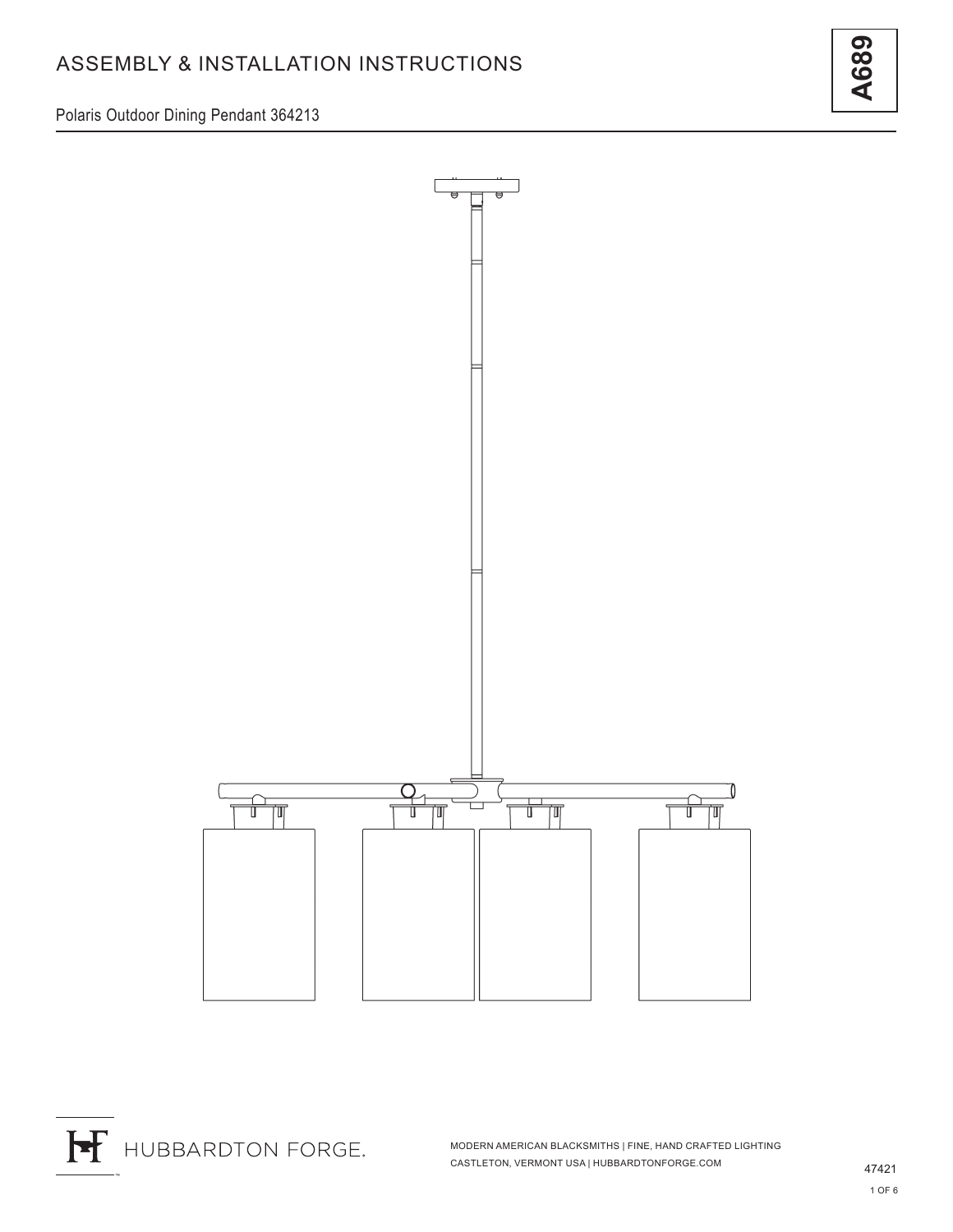### **Component Parts**

- **A Fixture Body**
- **B Fixture Coupling**
- **C Canopy**
- **D Crossbar**
- **E Ground Screw**
- **F Threaded Stud (2)**
- **G Knurled Ball (2)**
- **H 3" Fixture Pipe (1)**
- **I 6" Fixture Pipe (1)**
- **J 12" Fixture Pipe (2)**
- **K Single Pipe Coupling (1)**
- **L Double Pipe Coupling (3)**
- **M Glass (4)**
- **N Retaining Ring**
- **O Socket**
- **P Retaining Ring Tool**
- **Q Decorative Element.**

**A689**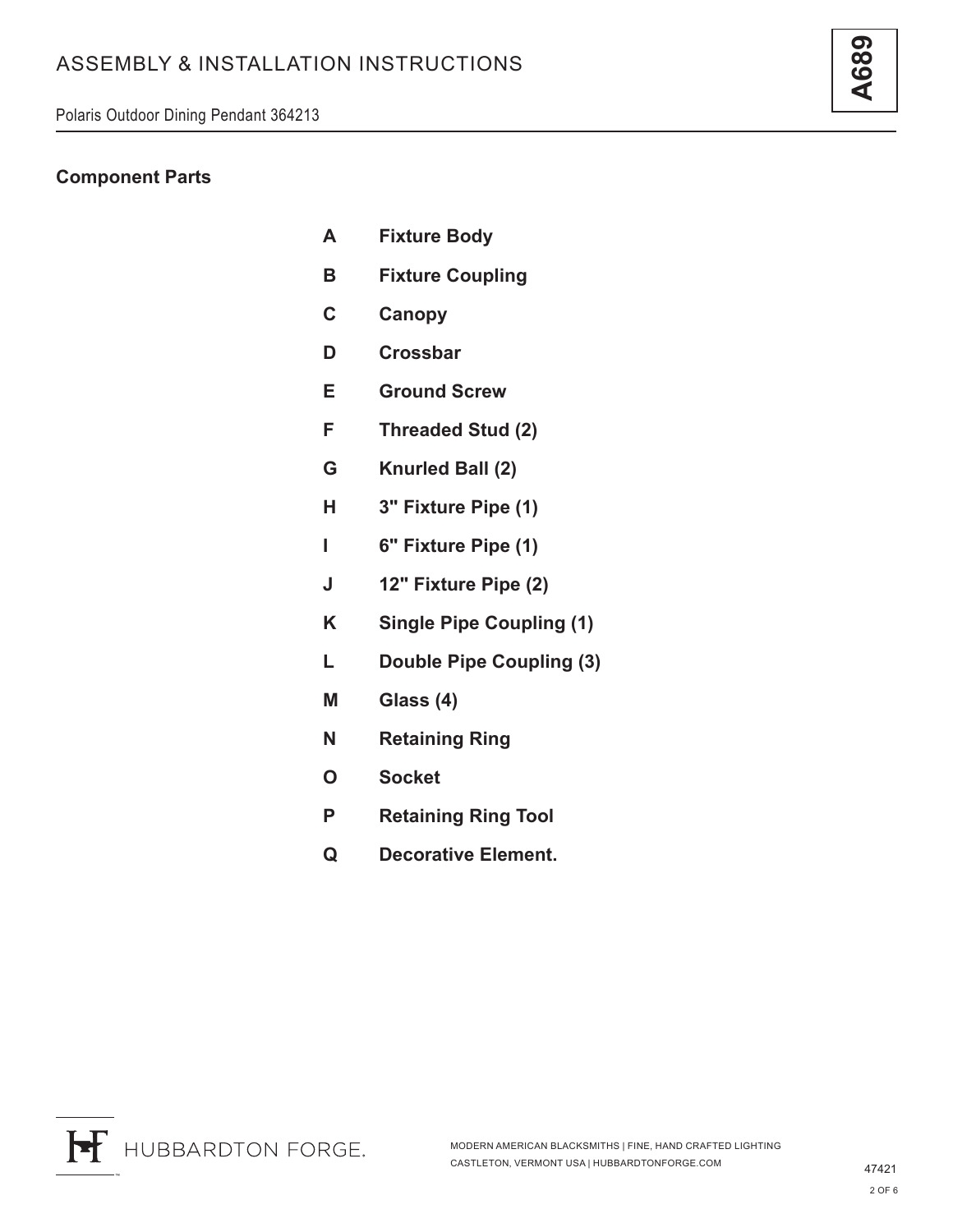# ASSEMBLY & INSTALLATION INSTRUCTIONS



#### Polaris Outdoor Dining Pendant 364213

**CAUTION:** *FAILURE TO INSTALL THIS FIXTURE PROPERLY MAY RESULT IN SERIOUS PERSONAL INJURY OR DEATH AND PROPERTY DAMAGE.* We recommend installation by a licensed electrician. This product must be installed in accordance with applicable installation code(s), by a person familiar with the construction and operation of the product and the hazards involved.\*

Caution: Do not exceed maximum wattage noted on fixture. Use only recommended bulbs with fixture.

Please Note: After installation extra hardware and accessories are possible due to our kits are used on multiple products and options.

### **To Install Fixture** *(Figure 1)*

**CAUTION:** BE SURE POWER IS OFF AT THE MAIN BREAKER BOX PRIOR TO INSTALLATION.

- 1. Carefully unpack the fixture from the carton.
- 2. Feed supply wires through the center of the crossbar. Using two machine screws (not provided), fasten the crossbar (C) to the electric box.

*Note: A new electric box comes with screws. When replacing a fixture, retain the existing screws for use with the new fixture.*

- 3. Thread studs (F) through appropriate holes in crossbar (D) to match holes in canopy (C).
- 4. Locate fixture pipes (H, I, J), fixture (A) and couplings (K & L). Couplings are shipped threaded into the pipes (H, I, J). Unthread couplings from the pipes.
- 5. Provided are multiple fixture pipes in three different lengths. Choose the combination that will acheive the overall height desired. Refer to the table below to determine the pipes required to reach the desired overall height. Once you have determined the components necessary, feed the wires that exit the fixture coupling (B) through the individual components. Wires will slip easier through loose components than through pipes and couplings that are pre-assembled.

|                            |              | <b>Overall Height of Fixture</b> |       |       |       |       |       |      |       |      |       |      |
|----------------------------|--------------|----------------------------------|-------|-------|-------|-------|-------|------|-------|------|-------|------|
|                            |              | 18.2"                            | 21.2" | 24.4" | 27.2" | 30.4" | 33.4" | 36.6 | 39.4" | 42.6 | 45.6" | 48.8 |
| 꾑                          | 3" Pipe (H)  |                                  |       |       |       |       |       |      |       |      |       |      |
| ∼<br><br>÷                 | 6" Pipe (I)  |                                  |       |       |       |       |       |      |       |      |       |      |
| la.<br>흑<br>l.<br>œ<br>- - | 12" Pipe (J) |                                  |       |       |       |       |       |      |       |      |       |      |

6. Apply a drop of the supplied thread locking compound to the internal threads of fixture coupling (B) and pipe couplings (K, L). Thread pipes (H, I & J) and pipe couplings (K, L) together. The single pipe coupling (K) will thread on the end of the pipe that will be attached to the canopy (C).

*Note: Application of the thread locking compound is necessary to prevent the stem from loosening during regular maintenance and cleaning of the fixture. Be certain to apply the compound.*

- 7. Feed wires that exit the fixture coupling (B) through the fixture pipe assembly. Thread fixture pipe assembly on to the fixture coupling (B).
- 8. Feed wires through the canopy (C).
- 9. Thread canopy (C) onto fixture pipe assembly.
- 10. Raise fixture close to ceiling.

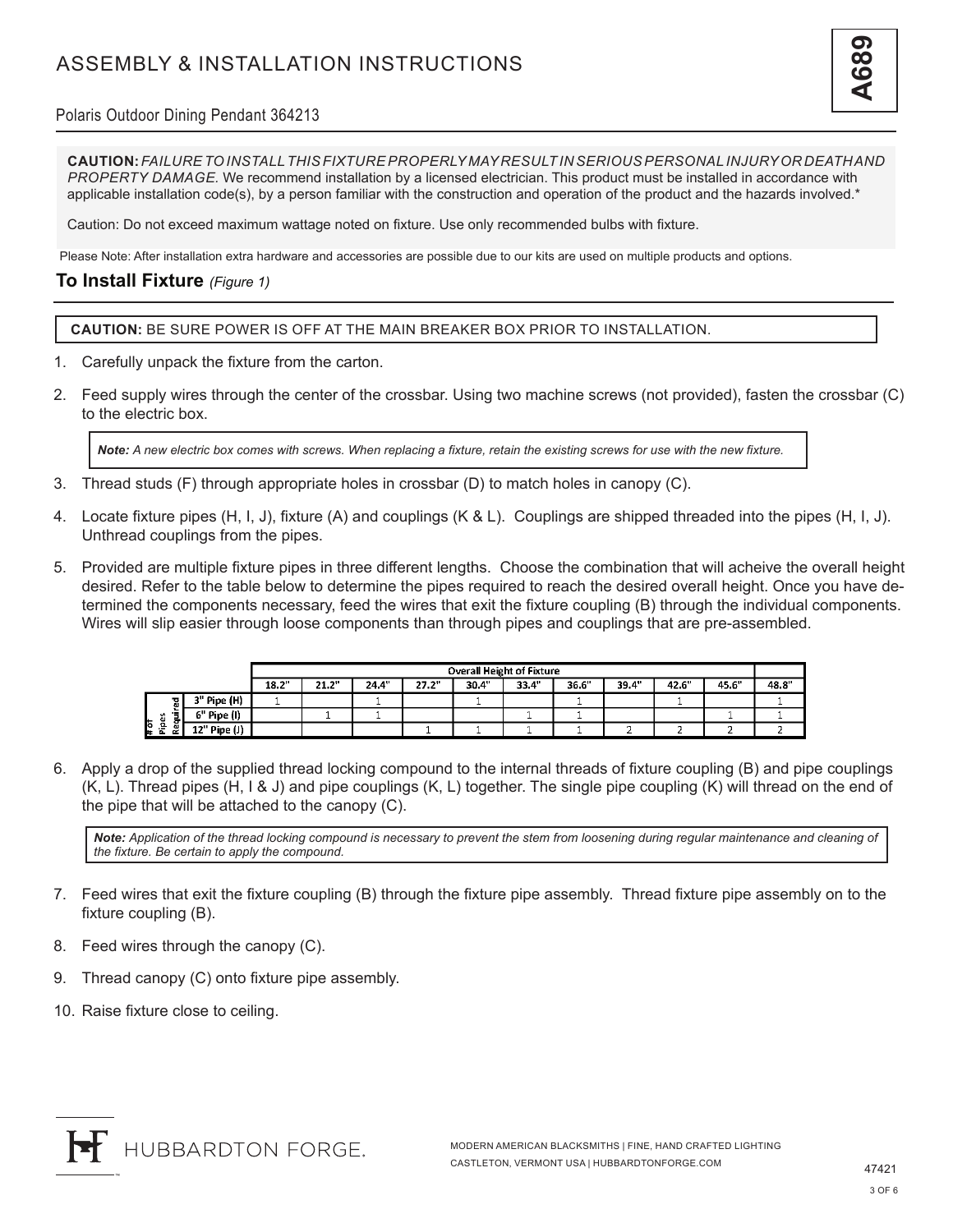### Polaris Outdoor Dining Pendant 364213

11. Using suitable wire connectors (not provided) connect fixture wires to supply (white to white and black to black). Attach a pigtail lead to the crossbar ground screw (E). Connect all ground wires (bare copper or green to bare copper or green).

**CAUTION:** MAKE SURE WIRE CONNECTORS ARE TWISTED ON SECURELY, AND NO BARE WIRE IS EXPOSED.

- 12. Slide canopy (C) over threaded studs (F) and push firmly to ceiling, making sure that no wires are pinched between fixture canopy (C) and ceiling. Fasten with knurled balls (G). Be sure studs (F) are fully seated in the barrel knobs (G).
- 13. See Page 6 to complete install.

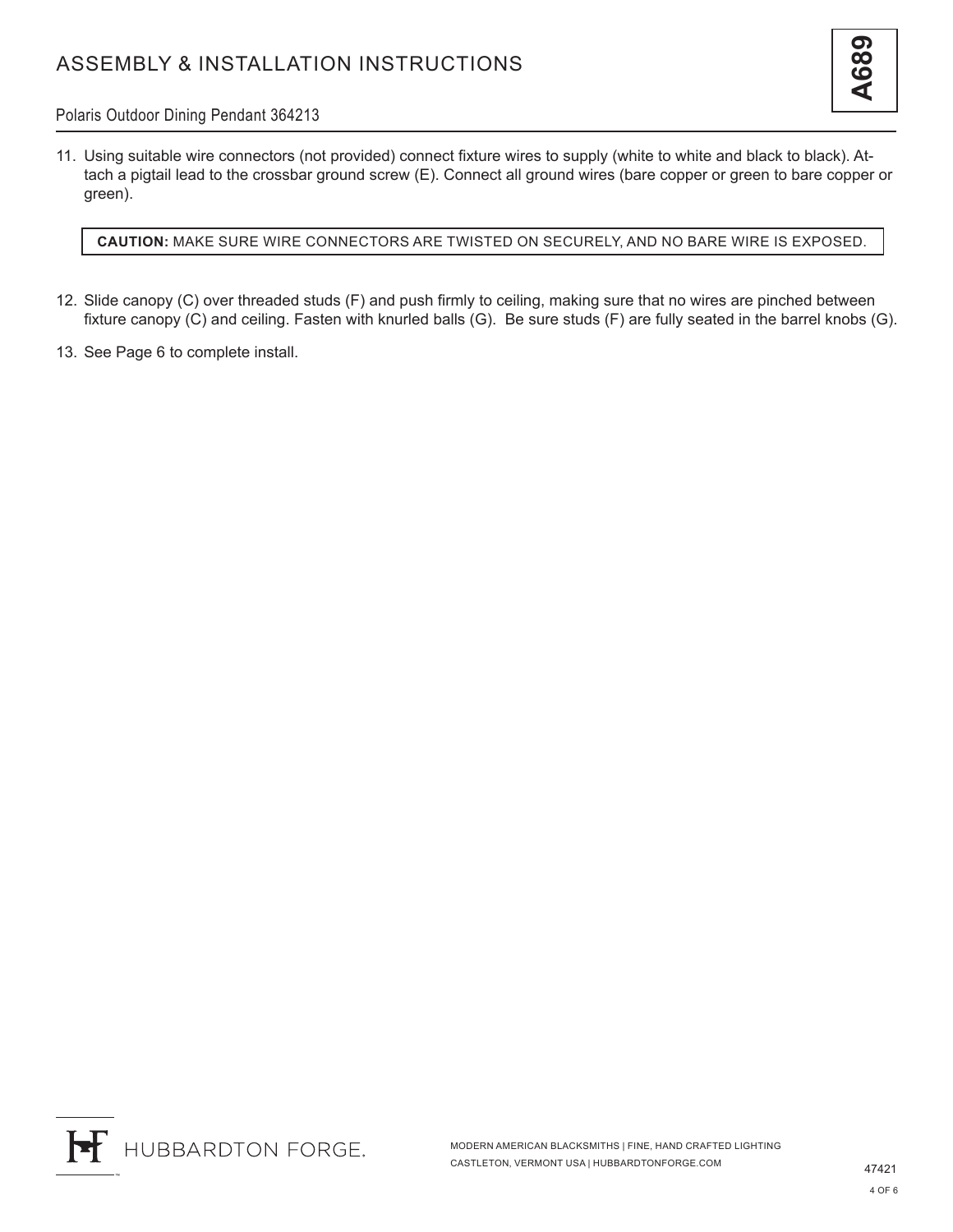# ASSEMBLY & INSTALLATION INSTRUCTIONS

**A689**

Polaris Outdoor Dining Pendant 364213



MODERN AMERICAN BLACKSMITHS | FINE, HAND CRAFTED LIGHTING CASTLETON, VERMONT USA | HUBBARDTONFORGE.COM 47421